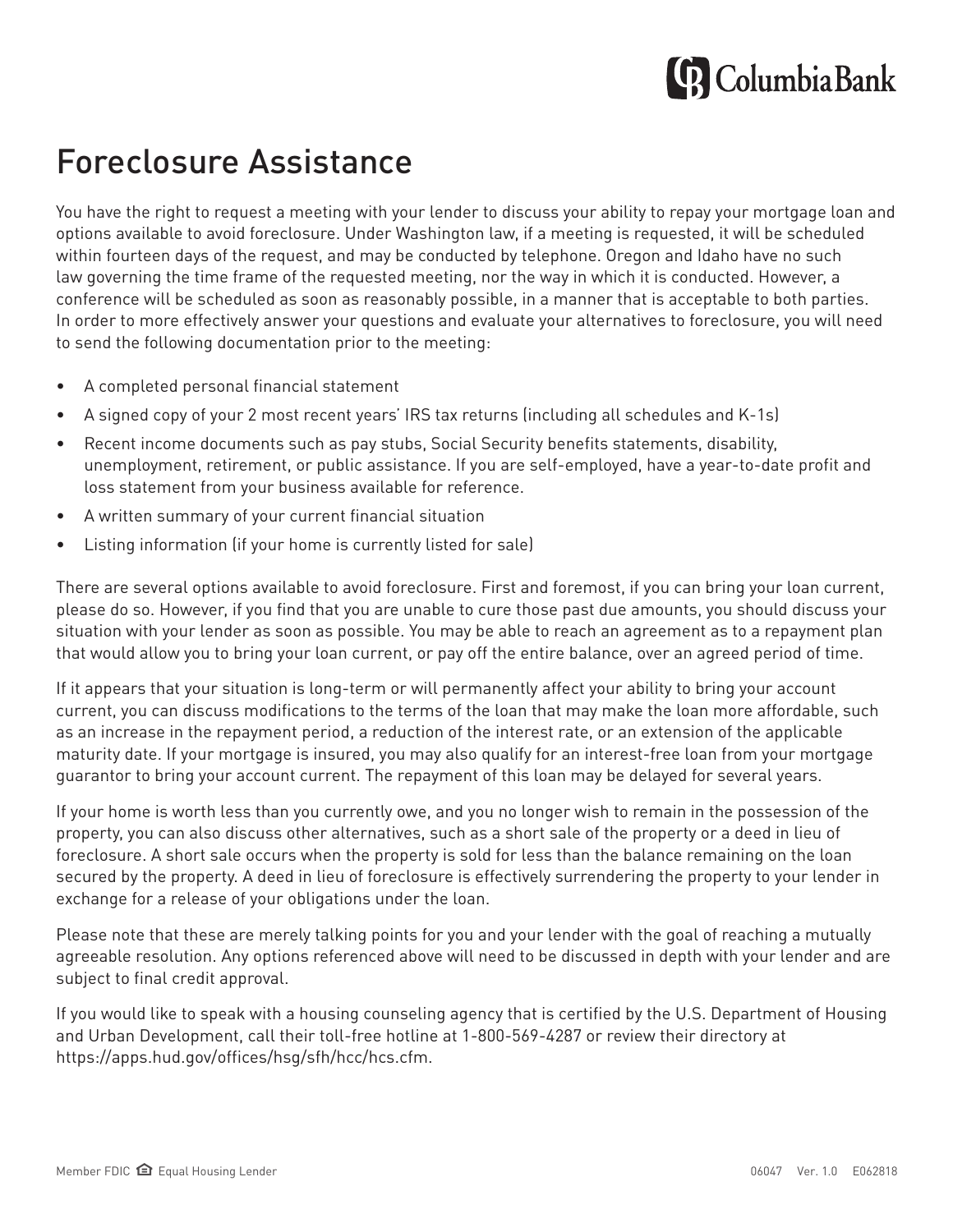

There are various other resources you may also contact for possible assistance or referrals. Below is a list of their phone numbers and websites.

#### **WASHINGTON RESIDENTS**

#### Washington State Department of Financial Institutions

http://www.dfi.wa.gov/consumers/education/foreclosure/prevent\_foreclosure.htm 1-877-894-HOME (4663) 1-877-RING-DFI (746-4334)

#### Northwest Justice Project

http://www.nwjustice.org/ CLEAR line: 1-888-201-1014 (if in King County dial 211 or 1-800-621-4636) For borrowers age 60 or over: 1-800-997-8944

#### Washington State Bar Association https://www.wsba.org/ 1-800-945-WSBA (9722)

#### **OREGON RESIDENTS**

#### Oregon State Bar Association http://www.osbar.org

1-800-452-7636 or 503-684-3763

Legal Aid Programs http://www.oregonlawhelp.org

For the name and telephone number of an organization near you call: 1-800-SAFENET (800-723-3638)

#### **IDAHO RESIDENTS**

Idaho Housing and Finance Association http://www.idahohousing.com 1-877-888-3135

Idaho State Bar Association http://www.isb.idaho.gov 1-800-221-3295

Idaho Legal Aid Services http://idaholegalaid.org/home/publicweb

In order to provide you the best possible resolution to any mortgage issue, and to minimize the costs involved in foreclosure, to include particularly legal fees, it is important that your lender evaluate your circumstance and discuss your options as quickly as possible. If Columbia Bank is your mortgage holder, you may contact the Consumer Services department at 1-800-305-1905.